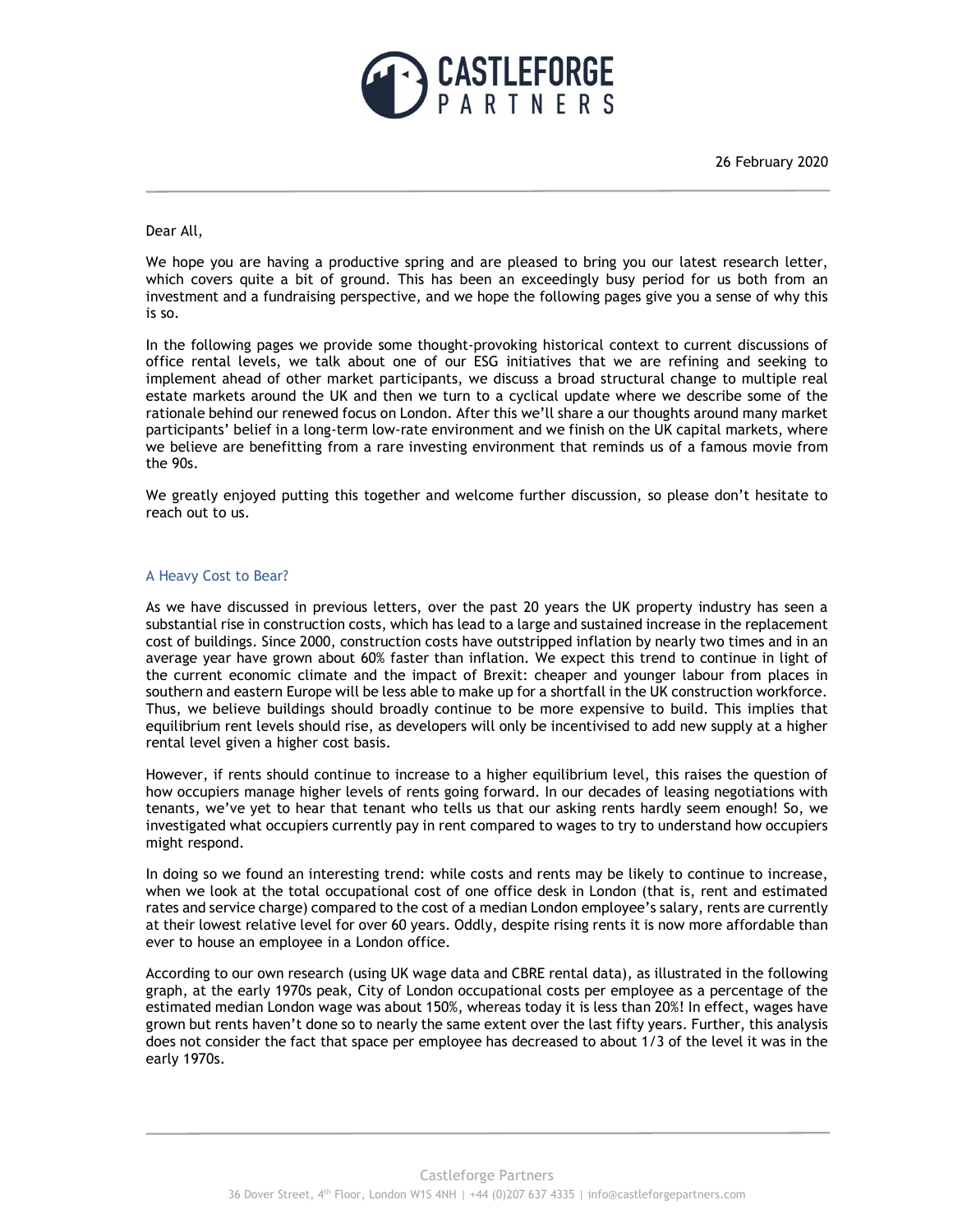

To us, this change makes intuitive sense. With the growth of the knowledge economy since the 1970s and a decline in the space required to house filing cabinets, servers, telecommunications equipment, etc., there has been an increased investment by companies in people over space.

While this has led to a relative decline of spend on space versus spend on salaries, conversely, it also means that companies have increased financial headroom to spend more on their space as necessary, as they no longer require as much space per employee as they have in the past.

Employees have begun to demand – and companies have begun to respond to – more from their workspace: proximity to good transport links, proximity to other people in the same industry, increased comfort within their office space, better in-office communal amenities, better food and beverage provision, and proximity to good local amenities. Because in many industries talent has become key to maintaining competitiveness, businesses now place increased emphasis on attracting, retaining and maximising talent and pay increased attention to their potential and current employees' concerns. We expect that rental levels of high-quality buildings near substantial transport hubs in areas with good amenities are likely to claim a greater premium as London neighbourhoods have been linked together efficiently through public transport. And, as we believe that occupiers have the scope to pay more in rent per employee compared to historic levels, we believe many will choose to do so in order to attract and maintain the best talent.

### Reducing the Carbon Footprint of New Developments

With recent political movements drawing greater attention to the potential impacts of human activity on climate change and governments coming together to discuss ways to reduce and mitigate these impacts, it is no surprise that ESG issues are at the forefront of the minds of stakeholders in the property industry. Therefore, we believe it is in our and our investors' best interests to be forward thinking regarding ESG issues.

This view is certainly not unique. On the funds side, 91% of fund managers who took part in the Global ESG Real Estate Investment Survey reported that they use sustainability disclosure frameworks (such as UN PRI or GRESB) to track various ESG indicators. On the government side, the UK government has recognised the broader issue, and, in June 2019, passed a law requiring net zero carbon emissions by 2050. Though limited steps have been taken to achieve this target to date, these are ambitious goals: in the UK the built environment is currently responsible for 40% of the total carbon footprint, and the UK Green Building Council notes that offices should reduce their energy consumption by 60% by 2050 to help the UK achieve net zero.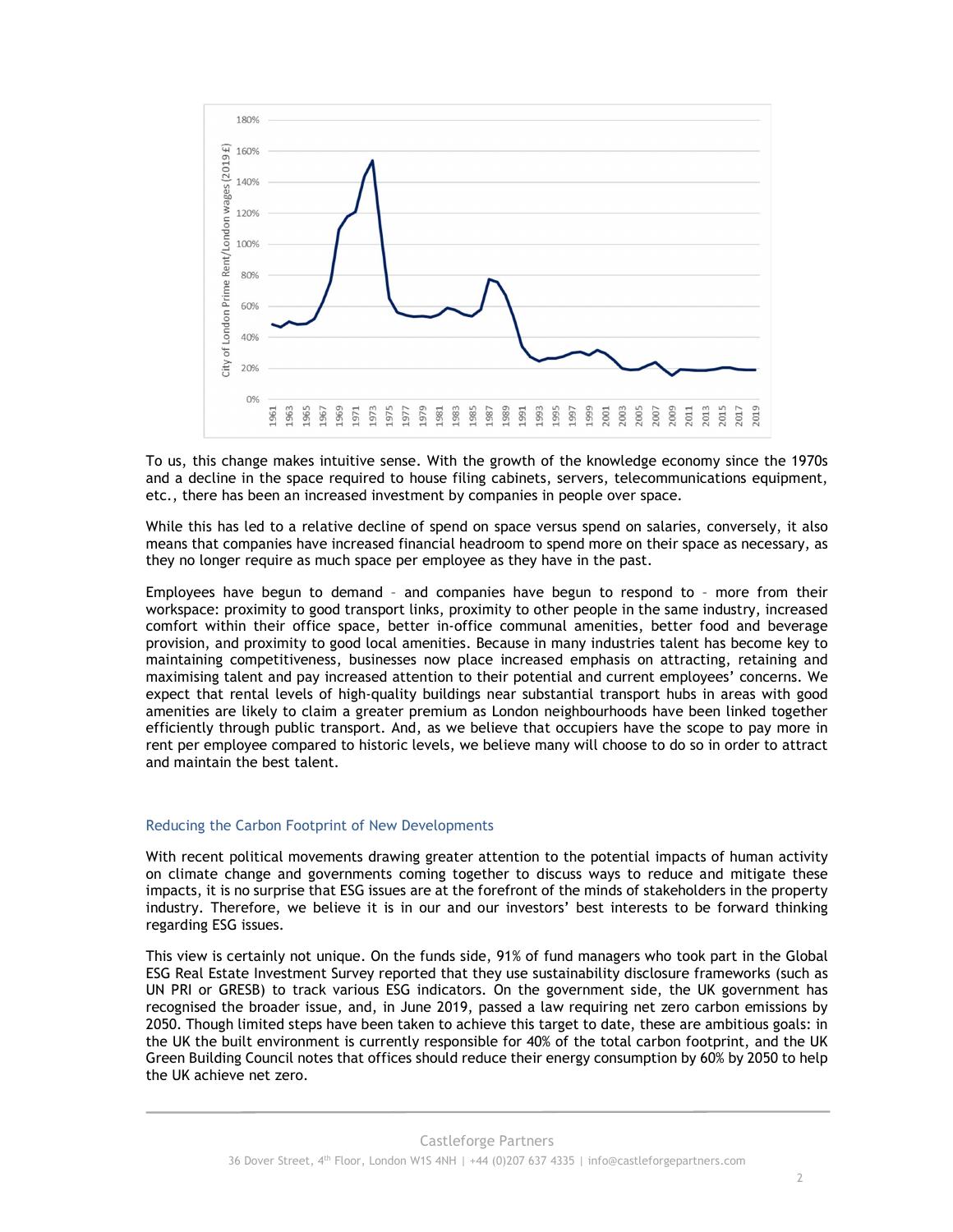Operating in an environmentally responsible way is valuable, not just to be ahead of incoming legislation but also to attract tenants. As awareness of the issue has increased, we have seen tenant desires evolve, with occupiers actively seeking efficient, health-focused and green-certified buildings for which they have shown willingness to pay more. As such, savvy developers and investors now see value in the ability to attract and retain environment-focused tenants and in aligning their organisational goals to existing and prospective government policy to stay ahead of potential legislation that may significantly impact their businesses.

However, while many asset managers have been focused on switching to green energy providers, reducing heating needs and implementing photovoltaic energy generation, these changes only address carbon emissions from operations. They do not consider the embodied carbon emissions in the full development and future life of the building. As such, we are now engaged in a project with an architect and an engineering practice, both of which are at the forefront of carbon reduction in the built environment, to investigate developing completely zero-carbon buildings while minimising the need for carbon offsets (which are investments in projects that are designed to reduce greenhouse gas emissions elsewhere in the world).

Through this process we have learned some very interesting facts. The primary challenge to hitting a zero-carbon building is that all building materials represent a certain level of embodied carbon emissions that went into the extraction, transportation and creation of that material. Around 45% of the carbon embodied in a building's construction sits within its sub and superstructure. By doing things like minimising spans and loading, using hollow structures, and maximising timber use, it is possible potentially to design a structure that represents a 60-75% reduction in embodied carbon emissions. With the help of our team, we are doing this exercise across the building process, hitting all the major embodied carbon elements: structure, external façade and internal partitions. We also, of course, look to minimise operational carbon use.

We believe that being at the forefront of environmental policy now will enable us to be ahead of the curve when regulations inevitably catch up with the agenda set out by the UK government and with the desire of diverse stakeholders to minimise the impact of the built environment on climate change. We look forward to continuing to anticipate and address these issues and opportunities.

### Ivory Towers and Crumbling Ramparts

Here in the UK, the university system is regulated by the central government, and recent pieces of legislation have had and will continue to have large impacts on the relative fates of universities and the towns they occupy. This is important to us as national real estate investors because the cities around these universities are impacted by the growth of the resident universities, the expansion of the universities' linkages with local businesses and the retention of graduating students who continue working in these cities post university. Perhaps more importantly, we do not think the vast majority of the UK investment market fully appreciates the potential impact of this legislation.

Two key policy changes have led to a divergence in the relative health of English universities. From 1998, before which time university fees were free, until 2012, English university fees remained relatively low, maxing out at £3,000 per year, while universities took a large proportion of their income from government grants.

This changed substantially with the first key piece of legislation in 2012: English universities were permitted to triple their fees and charge up to £9,000 a year (while government funding concurrently reduced proportionately). Most universities subsequently increased their fees to the maximum level they could. However, the Government continued to restrict universities to offering a fixed number of allocated places, meaning all universities were restricted in expanding their offering. So, while students were paying a higher rate at virtually any university they attended and were even keener to attend the best universities in the most attractive cities, the "invisible hand" of the market could do nothing to increase enrolment at the best universities.

This all changed in 2015, when caps on the number of undergraduates that English universities could recruit were removed. With the price ceiling remaining in place but the quantity of places offered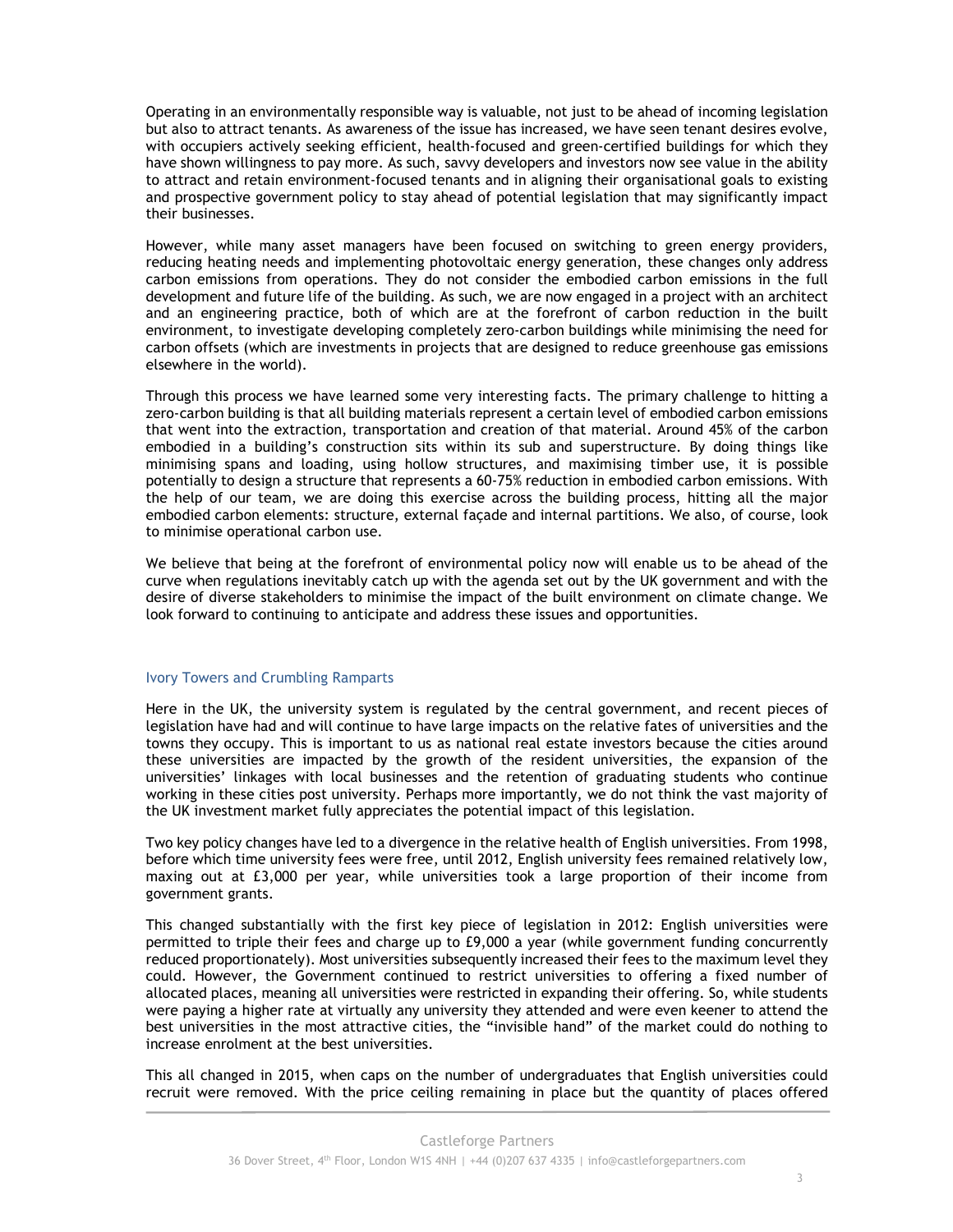allowed to be determined by the universities themselves, this has since led to a strong drive by some top universities to increase capacity to satisfy demand. The better universities have seen their level of applications and acceptances (and thus revenue) rise, while the poorer universities have seen the same fall, as students are, on the margin, more able to get places at those better universities.

Looking at the dynamic in a bit more depth, these changes have also meaningfully impacted the fortunes of English cities in a number of ways. In general, the Russell Group universities (a group of 24 of the top UK universities) have been expanding in terms of student numbers, and the cities housing those universities have seen increases in young working-age population. When comparing acceptances at Russell Group universities to those at ranked (the top 131) non-Russell Group universities, we see that from 2011-18 the former has increased by 24% while the latter has increased by only 4%.

For example, Bristol has clearly benefited by these changes in legislation, being one of the top five locations in our research. Applications at the University of Bristol (part of the Russell Group and ranked 16<sup>th</sup> (of 131) in the Complete University Guide) increased by 23% from 2011-18 and acceptances (placements) increased by 66%. Further, Bristol has seen a 16% increase in its 18-24 population over the same period and is ranked as the seventh best location for technology in the UK by CBRE. We understand, anecdotally, that student housing is in short supply due to this student population growth, and we expect that as these students continue to choose to stay in the city this shortage in space could extend to housing, offices and retail in the longer term.

Compare this with Plymouth, where the University of Plymouth (not part of the Russell Group and ranked 78<sup>th</sup>) has seen applications fall by 23% from 2011-18, and struggles to compete with nearby University of Exeter (part of the Russell Group and ranked  $11^{th}$ ) for students. The city, which is not considered a tech hub, has also seen no increase in the 18-24 population, suggesting that students are not remaining in the city after graduation. The opposite trend to Bristol is occurring, as student housing has been overbuilt relative to the fall in enrolment: there are already approximately 1,000 surplus student rooms in a city of 24,000 students. Again, with relatively lower growth in the younger population, in the longer term, housing, office and retail provision is less likely to encounter undersupply in these markets.

In sum, we believe that this change in policy will lead to a greater impact of universities on UK cities and that this will prove relevant across multiple asset classes. The number of students that remain in university cities after graduation is important to us, as these are likely to be individuals who are starting out in their careers and hence require more affordable accommodation, office space and associated amenities.

### Opportunities in London Offices: A Story in Graphs

Somewhat to our continued frustration, but also to our fortune, London office market participants always seem to want to focus on occupier demand pre- and post-general election. It is likely they will continue to do so in light of investors' fears over post-Brexit trade agreement negotiations and declining office demand from flexible providers as a result of the ongoing WeWork drama. However, as we have discussed in past letters, the more powerful predictor of office rents remains office stock under construction. In fact, demand alone is not a statistically significant factor in predicting near term rental growth while space under construction alone is statistically significant. So, it is with keen interest that we follow the declining level of space under construction (four years' worth, however slowly), which we believe is starting to indicate that the central London office market may become more attractive to investors like us.

As illustrated in the graph below, according to the Deloitte Crane Survey, central London space under construction stands at 11.9 million sq ft, 10% below the level in Q1 2019, and the number of new starts is 1.8 million sq ft, the lowest volume since Q1 2014. The data suggest that new supply additions are on the decline and that we could start seeing more rental growth over the near term.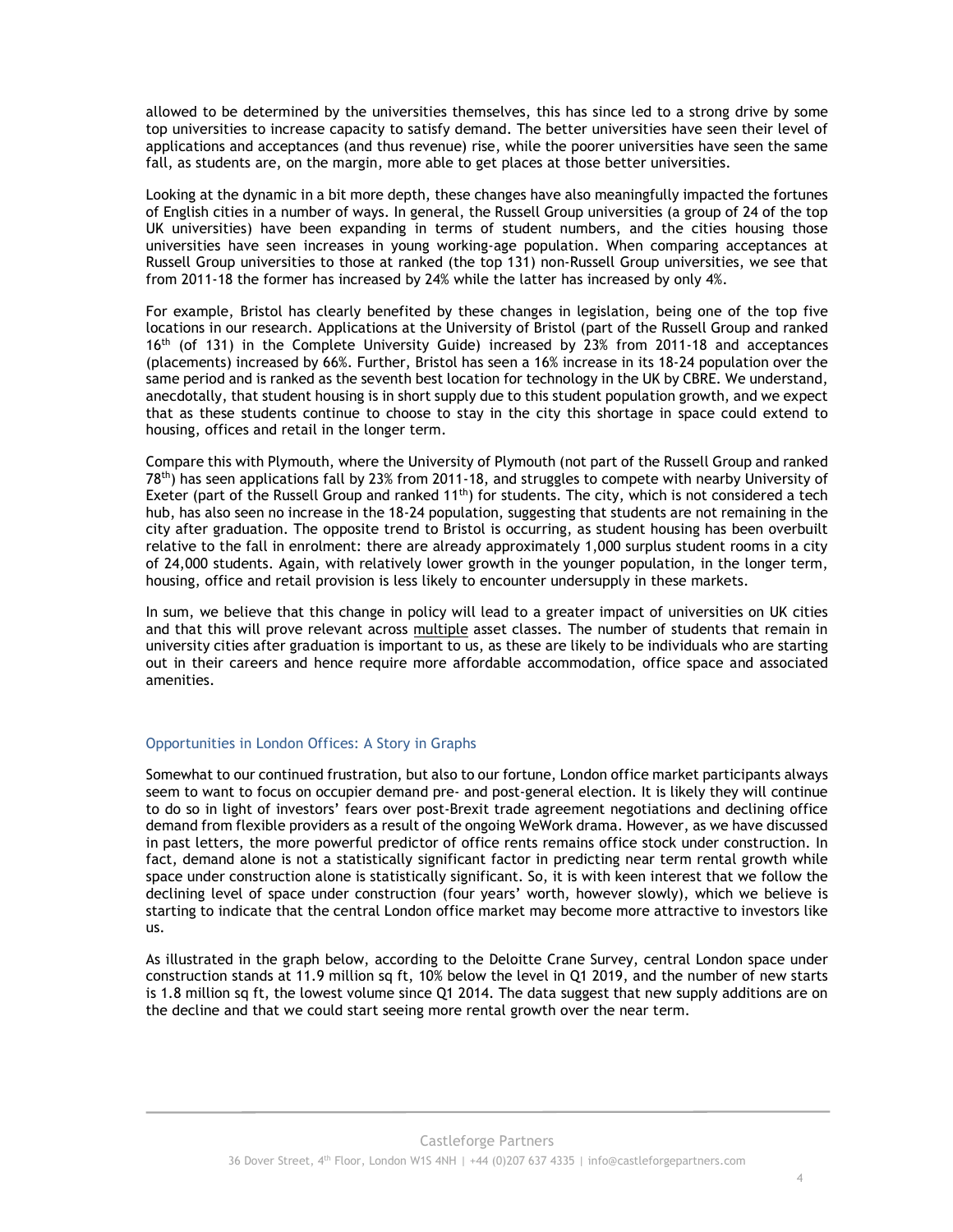

To illustrate the power of this point, we track the statistically significant relationship of the central London space under construction one year in the past with the subsequent year-on-year rental growth in prime net effective rents (that is, prime headline rents discounted by the tenant incentives granted) in the City of London. The below scatterplot shows that, historically, as space under construction in central London decreases, prime net effective rental growth in the City of London increases. The Rsquared value indicates that nearly half of the variation seen in the one-year forward growth rates in net effective rents can be explained purely by the amount of space under construction right now. Statistically this is a reasonably high degree of correlation.



Even more interestingly, when space under construction is less than roughly 12 million sq ft, it is likely that rents will increase by some degree. As the "snake" in the top of the graph shows, space under construction now sits just below that level, and we know from the pipeline of space under construction and low levels of new starts that it is likely to remain below this level in the near future.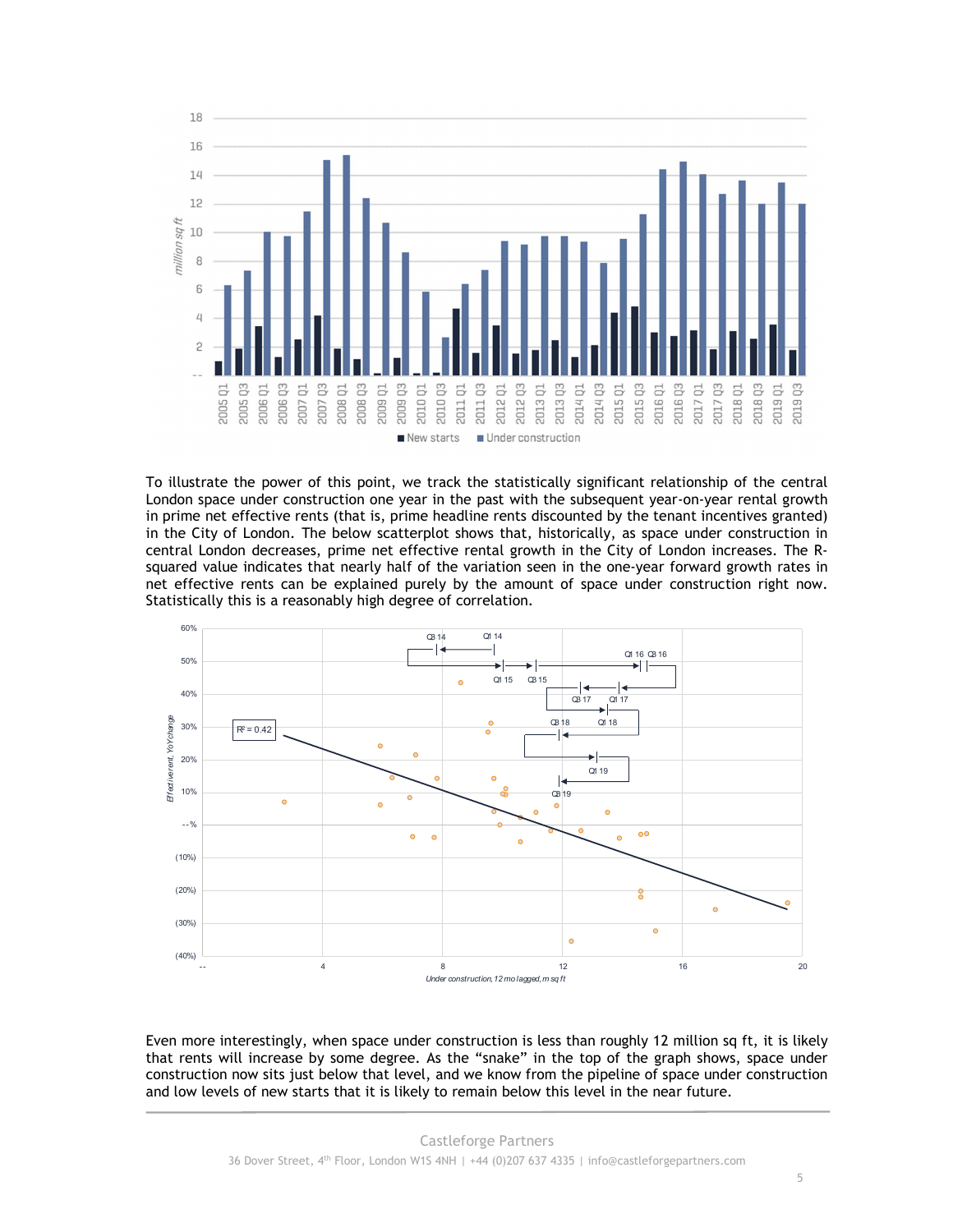In addition to looking at the impact of supply additions to rents, where we are now seeing the potential for rental growth, we also look to enter markets with capital value tailwinds. One of the ways we examine this in central London is by analysing the relationship of capital values to rents. More specifically, we examine a ratio of current prime capital values to the average rents of the previous eight years. This gives us a "cyclically-adjusted" price to rents ratio ("CAPR"). The current CAPR level suggests that prices may be at a local minimum, and there could be some room for capital value improvement in the near term. We note, however, that prices are still elevated based on historical levels, which could be tied to historically low interest rates, so we remain cautious around capital value growth.



Further, we compare the CAPR to current availability as measured by the number of employees the available floor space is capable of accommodating. To get to this employee number we adjust the available floor space by an estimate of the then-current average occupational density. There appears to be a historical trend that as and when availability increases the CAPR measure tends to fall, and vice versa, suggesting a close link between capital values and available supply. This is likely tied to the fact that predicted rental growth translates into higher capital values, so lower available supply means an expectation of rental growth and thus higher prices.

### In short, we see a developing opportunity.

With lower levels of construction meaning lower available supply, and with prices seemingly coming off the heightened levels we saw in 2014/15, we think the London market finally looks more attractive. Combine this with the fact that many of the open-ended funds are running scared (as we discuss below), the pullback of some international capital investing in London and the trouble many small- and mid-cap private equity funds have had in raising funds, we find ourselves in an exciting situation for the first time in several years.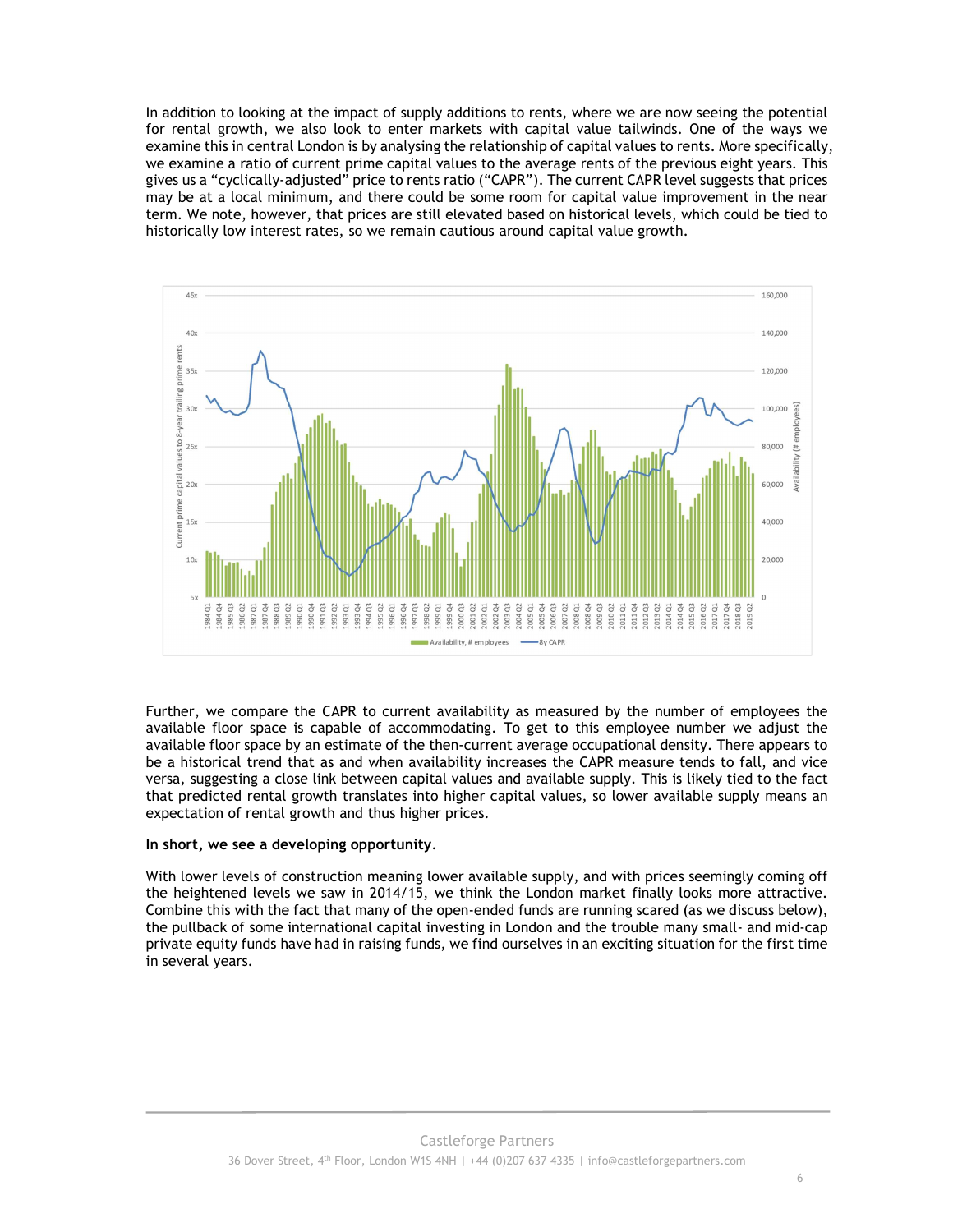#### Lower for Longer, but Lower for … Forever?

Following the financial crisis, central banks turned to low interest rates and unconventional monetary policy to increase lending liquidity in order to encourage inflation and employment growth. Many initially hoped these policies would be temporary, but over time rates have remained low and growth subdued, with inflation below targets in much of the developed world.

Pundits have turned to structural factors to show why "lower for longer" is set to continue into the medium and long term. Some argue that in higher-income countries the longer-term decline in the working-age population has led to a fall in aggregate demand well below the level of potential output, ultimately leading to a fall in equilibrium interest rates that a zero-bound policy rate cannot adequately address, and thus that rates will remain low indefinitely. Other believers in secular stagnation focus on the supply side, arguing that advanced economies are contending with factors such as ageing populations and growing inequality, which results in weaker potential output and lower equilibrium rates for the foreseeable future.

What both camps seem to agree on is that equilibrium rates will remain very low for a very long time. And while we do not doubt the genius of many of the individuals making these arguments, we believe there could be reasons one might expect inflation in the medium term as the global working-age population declines and as the deflationary impact of increased globalisation reverses.

Fundamentally, equilibrium interest rates are set by the interaction of desired savings and investment. Demographic pressures tend to have the same directional impact on aggregate desired savings and aggregate desired investment (as the share of working-age population increases it would be expected that the population in the aggregate would look to both save and spend their additional earnings). And, an increase (or decrease) in each of these factors at the same time puts pressure in opposing directions on interest rates. Therefore, the strength of the relative change, not necessarily the direction of change, in these factors is what actually determines equilibrium interest rates.

What we have seen over past decades is that the move from a young-working-age population to a peakearnings-age population (for example, between 1980 and 2015) has been deflationary, as desired savings has risen faster than desired investment, leading to a decrease in equilibrium interest rates. But as the this population now ages into retirement, one could expect this trend to reverse. In a 2017 Bank of International Settlements research piece (https://www.bis.org/publ/work656.pdf), the authors forecast that as the global workforce declines and peak-earnings-age populations move toward retirement-age populations, desired savings will fall faster than desired investment, leading to an increase in equilibrium interest rates. In fact, on the investment side evidence suggests that, contrary to conventional wisdom, ageing leads to somewhat increased consumption (and thus desired investment): consumption postretirement remains flat or even rises with age. The reason for this is that in most of the higher-income economies, the government tends to provide a high degree of spending on the aged population. On the desired savings side, the knowledge of this safety net is incorporated into the saving habits of individuals and they tend to draw down from their savings after retirement, safe in the knowledge that they will be looked after by the state. Cumulatively, therefore, this change in demographics could lead to increased desired investment and reduced desired saving, which could ultimately lead to higher equilibrium interest rates.

Turning away from demographics to focus on globalisation, we also see trends that also support higher interest rates. Over the past 75 years the developed world has seen immense changes to the global trade order. Starting with Bretton Woods and the establishment of the IMF and World Bank, followed by the 1971 elimination of the convertibility of the US dollar to gold, the deregulation of the late 1970s and 1980s, the 1989 fall of the Berlin Wall and accession of Eastern Europe into the EU, and the 2001 accession of China to the WTO, up until the Global Financial Crisis, global trade barriers have fallen like dominoes. Compared to 1950, when global trade volumes accounted for about 20% of global GDP, today trade accounts for about 50% of global GDP.

The same BIS report argues that an increase in trade and capital flows has increased the global supply of labour and capital available to developed economies, thus having had a deflationary effect over the past four decades. With an infusion of over one billion employees into advanced-economy workforces by 2015 (effectively through the outsourcing of production) from labour markets that were virtually closed to the West prior to the 1980s and 1990s compared to an advanced-economy-only workforce of about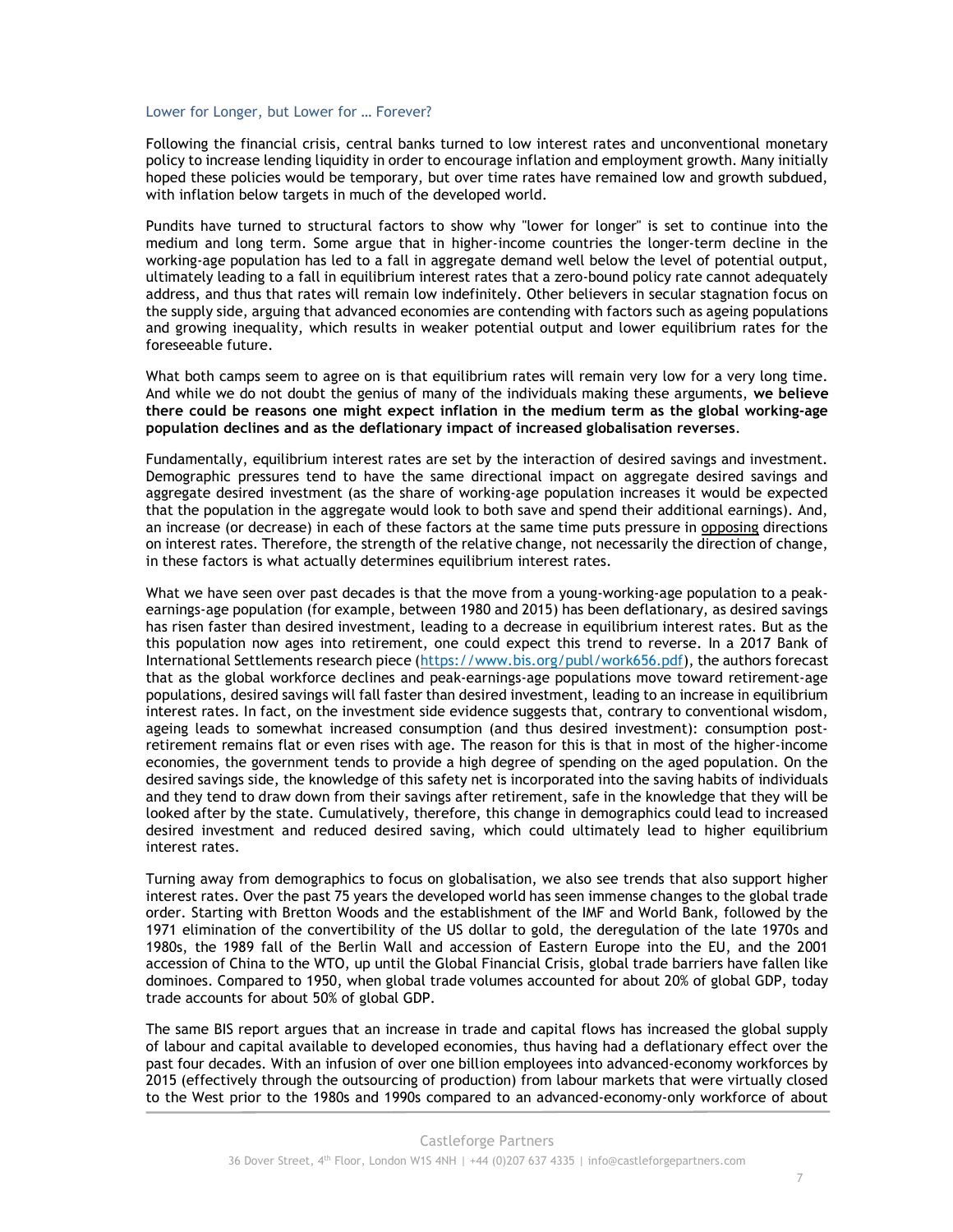700 million, globalisation of the labour market represents more than a one-time doubling in the workforce available for global production. At the same time, a glut of capital brought about through higher desired saving from all these global workers helped keep the supply of capital increasingly looking for a place to invest, even as the demand for capital investment in advanced economies suffered arguably due at least in part to an abundant supply of labour.

The tide now seems to be turning. Following the Global Financial Crisis and the subsequent rise of protectionism, trade is suffering. With increased disputes over global trade and the introduction of trade barriers between China and the US, the concept of free trade has become a key political focus. Just as the removal of trade barriers has led to deflationary pressures, it is conceivable that the reinstatement of these barriers could lead to inflationary pressures. And even if trade barriers do not increase materially, it would be hard to see where the next wave of two or three billion workers will come from that will replicate the effects that China and Eastern Europe played on the then-established global labour force, thus keeping the rate of global labour supply growth high. According to Michael O'Sullivan, former Chief Investment Officer of International Wealth Management at Credit Suisse, and author of The Levelling: "[T]he world is entering a transition phase moving toward a state of being that will be different from what we have enjoyed in the past thirty years."

In summary, contrary to conventional wisdom about interest rates remaining lower for longer, there is an accumulation of evidence that also supports inflationary pressures in the near to medium term. As a result, we have been focused on creating high cash flow yields in our assets while continuing to develop the operational capacity required to manage high-quality, short-duration income that grows if we see these inflationary pressures come into play. While it is too early to make a call one way or the other, we are wary of strategies that look to lock in long term leases at the expense of being able to capture inflationary pressures if they do arise. Our investments give us a reasonable degree of comfort that if inflation were to increase and interest rates rise, we will be well placed to capture the upside.

### Shrimping After the Storm

Mike has a penchant for good (and some bad) movies, especially older ones. And 1994's Forrest Gump is increasingly becoming one of those older ones (where does the time go…?). So when Mike, Brandon and Julian were recently running through the stats for UK fundraising and the wider capital markets environment during the uncertain Brexit years of 2017 to 2019, it was no surprise that the first thing Mike thought of was the scene when Forrest and Lt Dan motor back into Bayou La Batre, Alabama on the Jenny, amidst a wreckage of shrimping boats destroyed by Hurricane Carmen.

We are proud to have completed successful closes for our latest fund and to be well on our way to hitting our fund target with several new investors in diligence, but it certainly hasn't been easy going. With fund commitments across our competitive set down by over 50% in the last three years compared to the three years prior, it feels like the UK-specific value-add fund industry has been through a storm.



The battering has not been only to our relatively small segment of the UK real estate capital markets. December marked the 15th consecutive month of outflows from UK real estate funds according to Calastone, a tracker of open-ended structures, with redemptions of £314 million in December, up from £249 million in November and £207 million in October.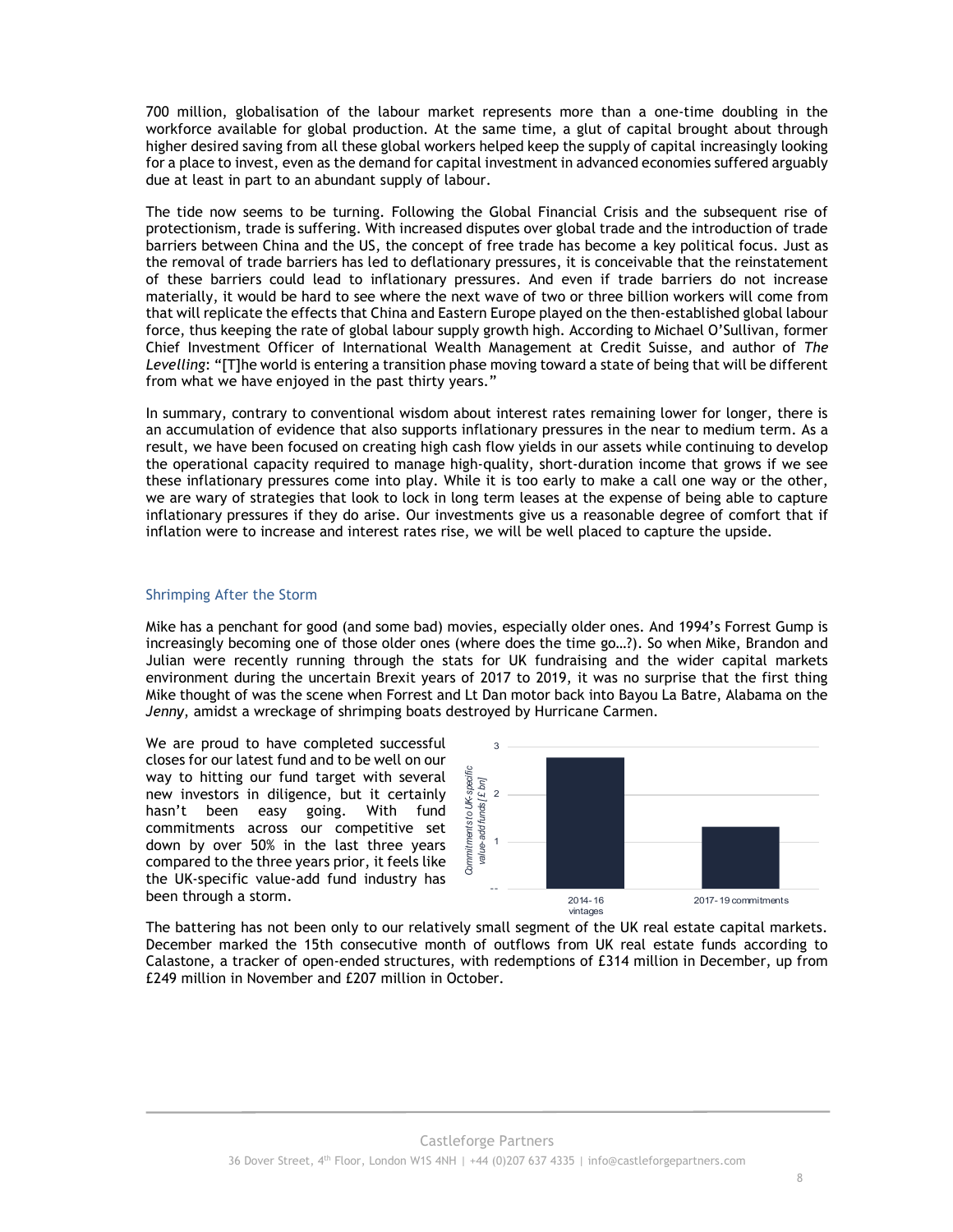In fact, in 2019 alone investors pulled more than £2.2 billion from open-ended real estate funds – more than three times that of 2016 – when withdrawals from open-ended funds were halted after the Brexit referendum vote. Some of the hardest hit funds have been those available to smaller retail investors. Particularly troubling was the news at the beginning of December that M&G halted trading in its £2.5 billion M&G Property Portfolio. This fear followed a major fund valuation markdown in November and some general investor skittishness surrounding Brexit and the general election.



Importantly, however, open-ended funds may not be returning to business as usual after this most recent tempest.

The fundamental issue with these open-ended funds is simple: a mismatch of lower liquidity assets and high liquidity (in some cases, daily) liabilities. Regulators and investors on both sides of the pond have been aware of this for years – how many "unprecedented circumstances" do we need to see from the German open-ended industry before lack of liquidity is no longer "unprecedented"? – but regulators are finally starting to craft hard rules to combat this inherent flaw.

In 2016, the SEC acted with a new liquidity rule (Rule 22e-4) that forced open-ended funds to classify their investments in four buckets based on their time to liquidation. There can be no more than 15% of the fund invested in the illiquid bucket (those assets that take more than seven calendar days to sell). Following high-profile issues surrounding Woodford Asset Management and GAM, the FCA followed suit with new rules that looked to increase the daily monitoring of open-ended funds and impose higher regulation surrounding the management of illiquidity risk. The new FCA rules specifically require that funds investing in inherently illiquid assets must suspend dealing where an independent valuer determines that there is material uncertainty regarding the value of more than 20% of the fund's assets from September 2020 onward.

In the current market this new rule particularly impacts funds that hold a large portion of retail properties in their portfolios (all of them!), as recently there have been limited transactions in this space due to a large buyer-seller pricing gap. It is broadly believed that market values are likely to be much lower than the book value of these assets (and we concur having reviewed quite a few off-market situations). But longer term, even after the retail portions of the funds' portfolios take the necessary write downs, the FCA regulations will have long-lasting implications on the level of real estate risk these funds decide to take on.

We believe that open-ended funds will need to start pricing these regulations into their cost of capital and move away from more illiquid (read: value-add or opportunistic) investments in order to satisfy investors, in the same way that banks were forced to do following the global financial crisis. Back then the regulators reduced the ability of banks and insurance companies to make certain loans through new "slotting" rules as well as Basel and Solvency frameworks. These regulations forced these institutions to start pricing in risk more adequately than they had been, sometimes requiring five times as much capital to be held against more risky commercial loans. Like banks did prior to these slotting rules, open-ended funds have had an artificially low cost of capital for years as they have not been adequately pricing in liquidity risk.

This will need to change. As a result of the new regulations in place and those yet to come, we expect that open-ended funds will be incentivised to exit the less-liquid value-add space and enter into more core or core-plus projects, where they will likely look to assure investors with higher liquidity and a higher income return. We are already seeing this happen. In response to redemption requests, and in order to respond to these new and potential regulations, open-ended funds appear to be looking to shore up capital by selling down value-add investments in need of near-term capital investment and avoiding capital-intensive new acquisitions.